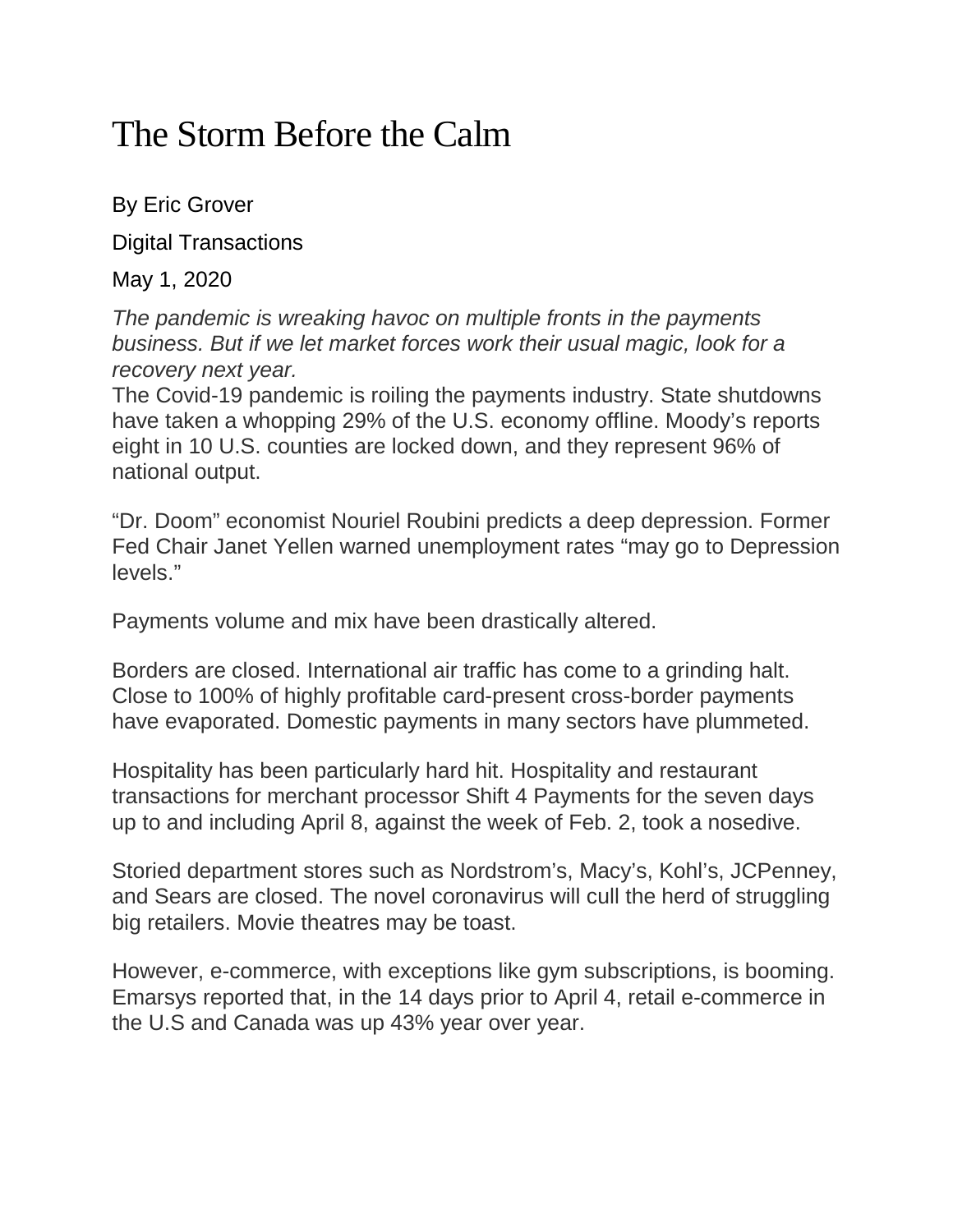E-commerce colossus Amazon is hiring 100,000 new workers. Walmart's grocery app has seen record downloads, surpassing Amazon's by 20%. Costco's March online sales were up 48% year-over-year.

Grocery is also booming. At the physical point of sale, Walmart, Costco, and many supermarkets have struggled to keep shelves fully stocked.

## **Contactless And Cash**

Then there's contactless. For a quarter of a century, the U.S. payments industry has half-heartedly tried to spur contactless payments. In 1996, Mastercard in Manhattan and Visa at the Atlanta Olympics ran pilots. It wasn't compelling for either consumers or merchants. Swiping cards was habitual and nearly frictionless.

Google Wallet, Apple Pay, and Samsung Pay launched in 2011, 2014, and 2015, respectively. Mobile-wallet evangelists enthused they would usher in an era of contactless payments at NFC-enabled merchants. Cardholders and merchants didn't bite.

The coronavirus is more persuasive. Cardholders and merchants don't want to touch cards, terminals, or PIN pads. Issuers are rushing to put contactless cards in consumers' leather wallets.

Now there's pressure on cash. Roughly 15.1% and 24.6% of 2018 U.S. consumer-payment volume and transactions, respectively, were in cash, excluding mortgage payments. In most countries, cash is still the leading retail-payment system. But the coronavirus has made merchants and consumers leery of transacting in potentially contaminated cash, accelerating the worldwide secular migration to electronic payments.

The virus will boost interest in digital currencies. Ideally, digital cash will be issued by competing banks like banknotes of yore. Launched in 2018, Signature Bank's dollar-anchored digital currency, Signet, supports instant interbank payments. It's built on a private, permissioned form of Ethereum's blockchain.

Signature Bank isn't alone. In 2019, Chase launched the dollar-backed JPM Coin to enable efficient settlement of B2B transactions. Last year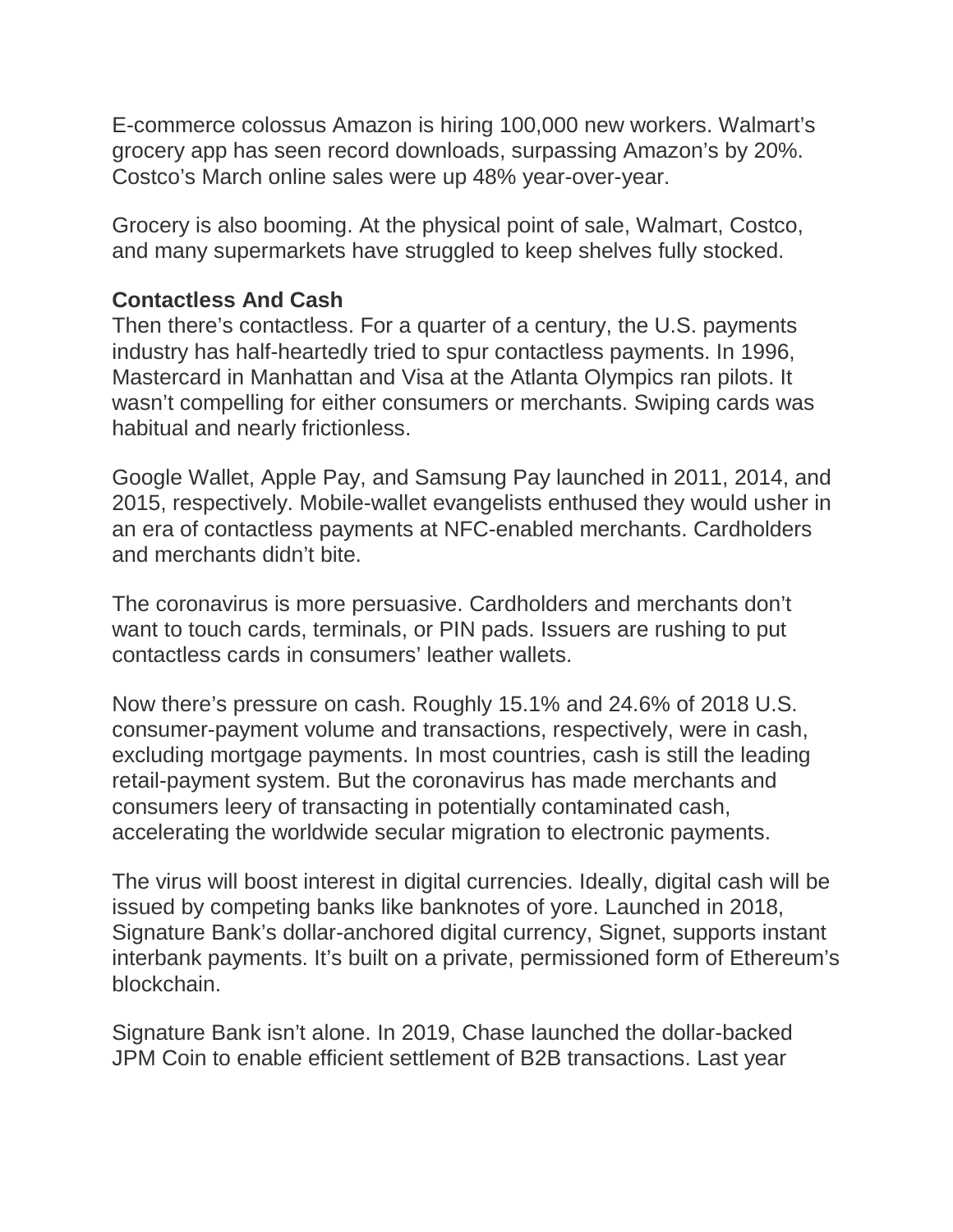Wells Fargo announced its plans to launch its own dollar-denominated digital cash in 2020.

None of these digital dollars targets retail use cases. But the coronavirus may spur these digital-currency pioneers to broaden their ambitions.

## **Payments Protectionism**

Borders and control of goods and services critical to national welfare are at the fore. Simmering payments nationalism is going to come to a boil. The argument payment systems are critical national infrastructure resonates in a world with closed borders and scrambling for masks, ventilators, and pharmaceuticals.

China, India, Russia, Turkey, and Indonesia mandate in-country payment processing and have national payment-system champions. Payments protectionism will spread, like a virus.

The European Union already has an abiding hostility to Mastercard and Visa, as it does to Google, Microsoft, and Facebook. It pines for a supranational EU retail-payments system.

Will there now be pressure on interchange rates as a result of the pandemic? The National Restaurant Association has asked President Trump, House Speaker Nancy Pelosi, and Senate Majority Leader McConnell to reduce credit card interchange fees.

Restaurant lobbyists hoped to piggyback credit-card-interchange price caps on the Coronavirus Aid, Relief, and Economic Security Act. But restaurants are in dire straits because of being closed by government and fear of a virus, not interchange fees.

## **Adapt, Weather, Emerge**

So, how does the payments industry come out of the malaise?

The Coronavirus Depression will be as deep at the Great Depression and what journalist James Grant called the Forgotten Depression of 1920-21. Whether it's a sharp V-shaped recovery will depend on beating the virus and on government letting market forces do their magic as they did in 1920-21, but not in the Great Depression.